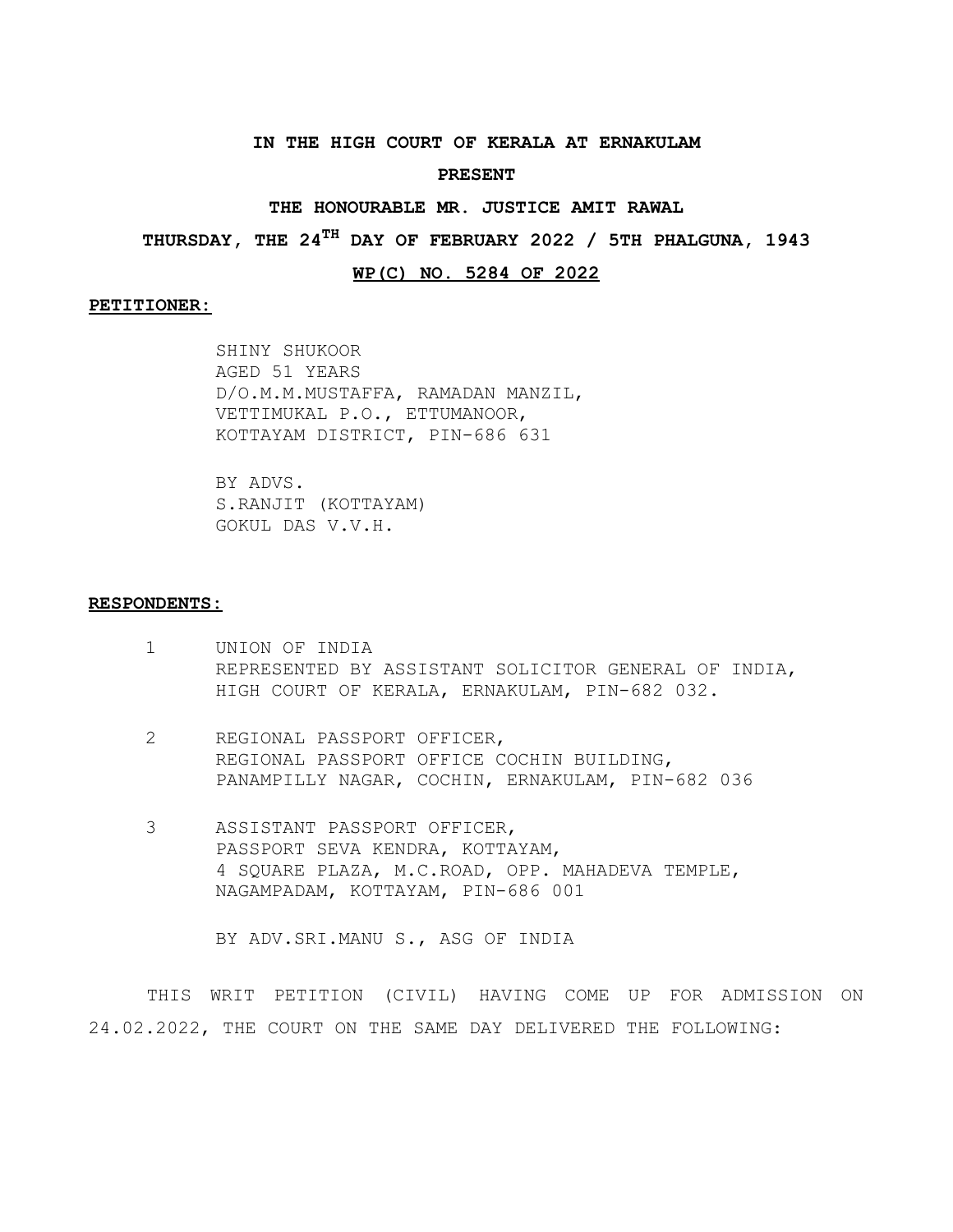# **JUDGMENT**

This is a classic case of highhandedness at the hands of Assistant Passport Officer in raising objections for re-issuance of the passport by a single parent facing a matrimonial discord directing them to approach the court and obtain the court order. The aforementioned fact is recorded in Ext.P6 communication dated 20.1.2022 which reads as under :

> *"Single parent case. Pl. process with change of name docs and hold for F's consent in D or court order. (Child's custody not mentioned in divorce order."*

2. Learned counsel for the petitioner submits that the petitioner is already divorced and is a single parent and Ext.P2 copy of the divorce had already been supplied. But despite that the aforementioned noting was put by the Passport Officer. There is already a form Annexure 'C' Ext.P5 enclosed with the passport form which had already been filled by the petitioner giving an undertaking that the entire responsibility would be of her as there is already an order of divorce. But despite that the objections have been raised.

3. It is submitted on behalf of the ASGI that during the pendency of the writ petition, respondents have processed the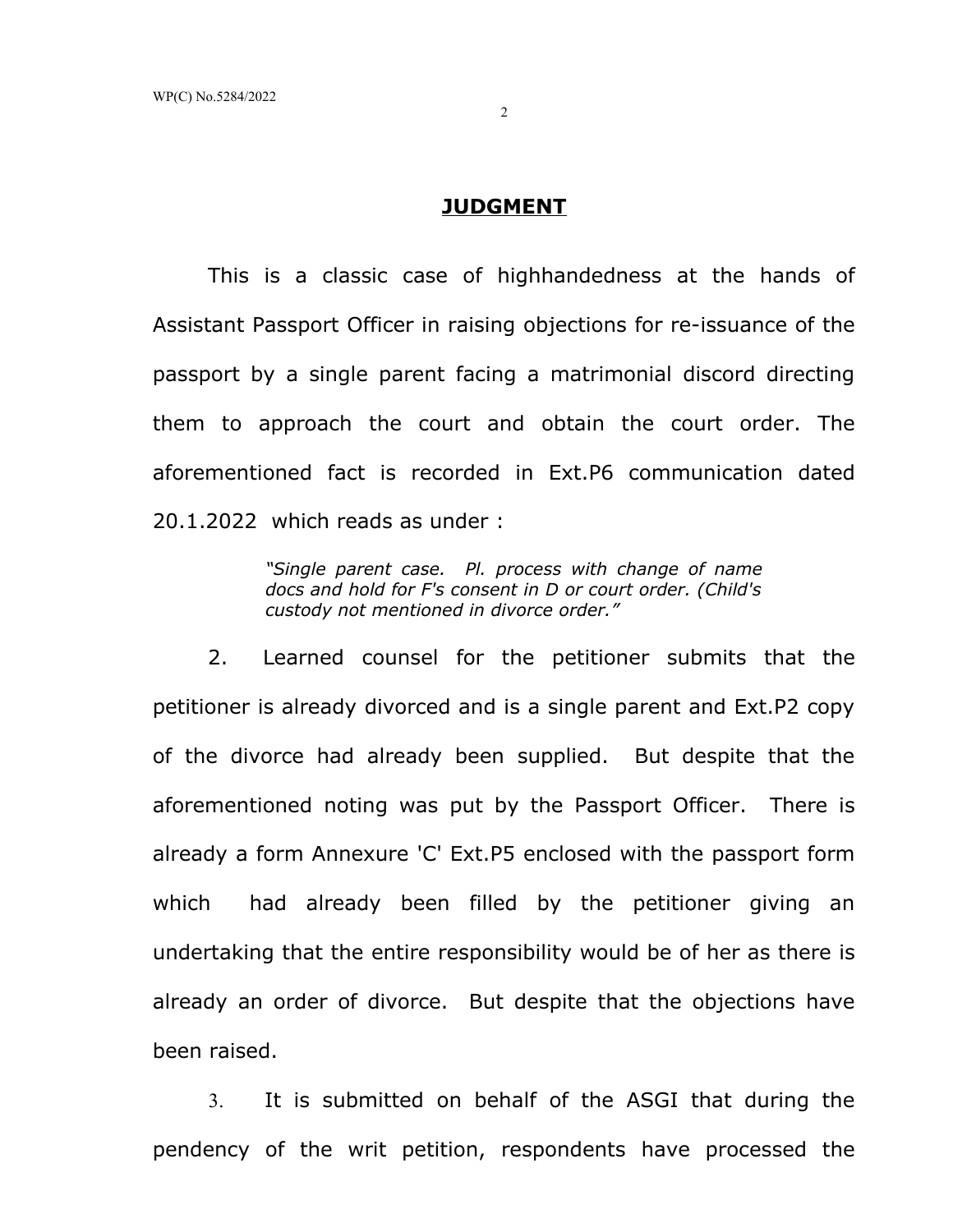application of the petitioner on 22.2.2022 and the passport shall be reissued in the name of the minor child namely, Smt.Sumayya, D/o.Shiny Shukoor.

4. This Court has come across similar litigation day in and day out whereby the petitioners/applicants for re-issuance of passport particularly either of the parent who is facing the matrimonial discord or there is already a separation, are compelled to approach this Court for appropriate order, despite filling the form Annexure 'C'. The officers at the helm of affairs exercising the powers for issuing the passport are supposed to deal with the application in a pragmatic and reasonable manner, but should not reject the application in the manner and mode as extracted above. Knowing fully well that this Court would have expressed concern with regard to the spate of litigation and may come down heavily on the action of the respondents, in anticipation of that processed the application of the petitioner, but for redressal of the grievance, is impelled to shell out litigation expenses.

 5. In view of the statement made on behalf of the Passport Officer that the application has been processed and passport shall be issued, this Court is sanguine of the fact that the passport shall

3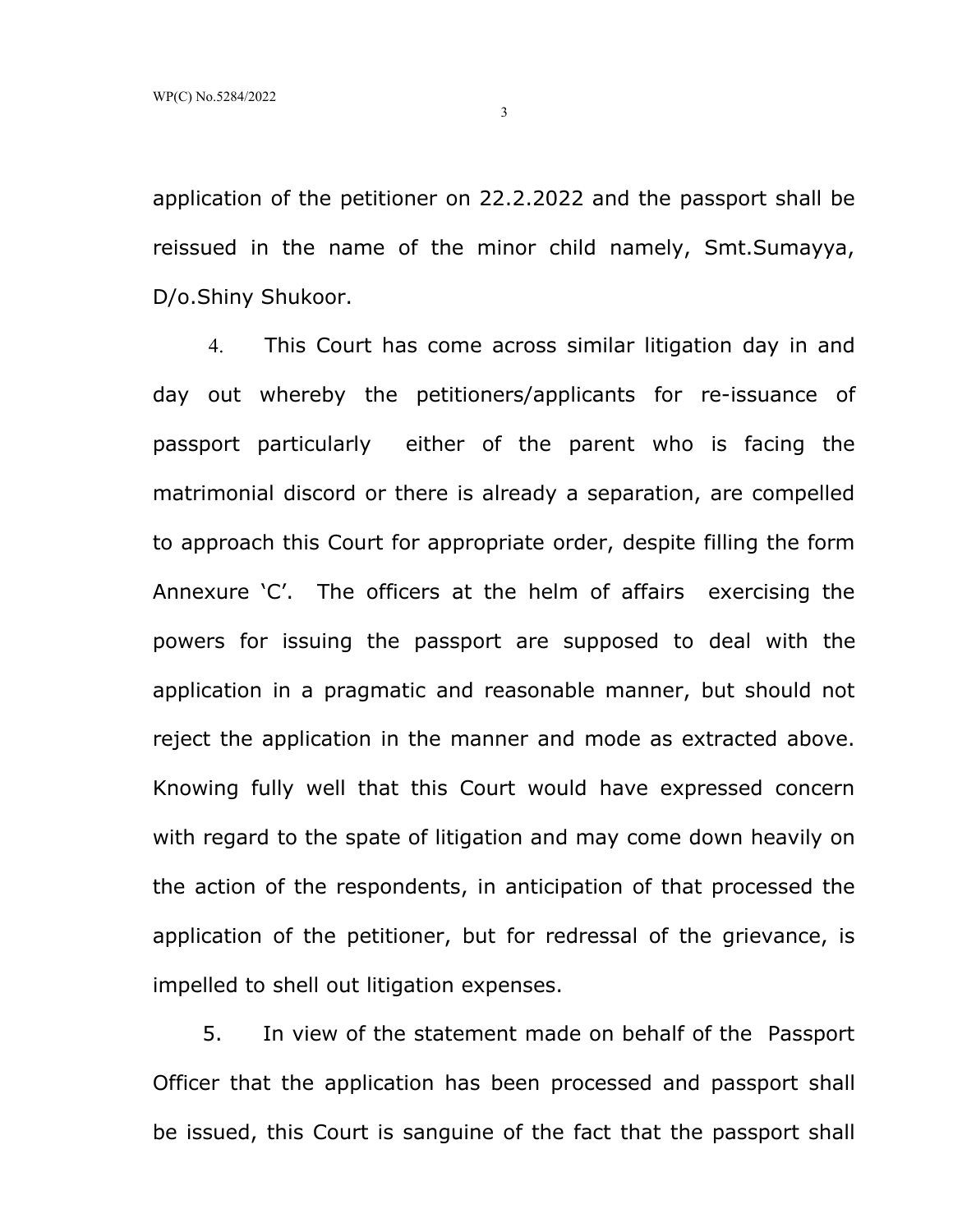be issued within a period of one week from today. But, it would be subject to the cost of the litigation of Rs.25,000/- to be paid by respondent No.3 from his own salary.

 6. This order is also directed to be circulated to all the passport officers who have been raising such type of objections compelling the affected parties to approach this Court for no rhyme and reasons. Copy of the order is directed to be handed over to the ASGI for circulation to all the passport officers.

Writ Petition is disposed of as above.

 **Sd/-**

**AMIT RAWAL JUDGE**

**csl**

4